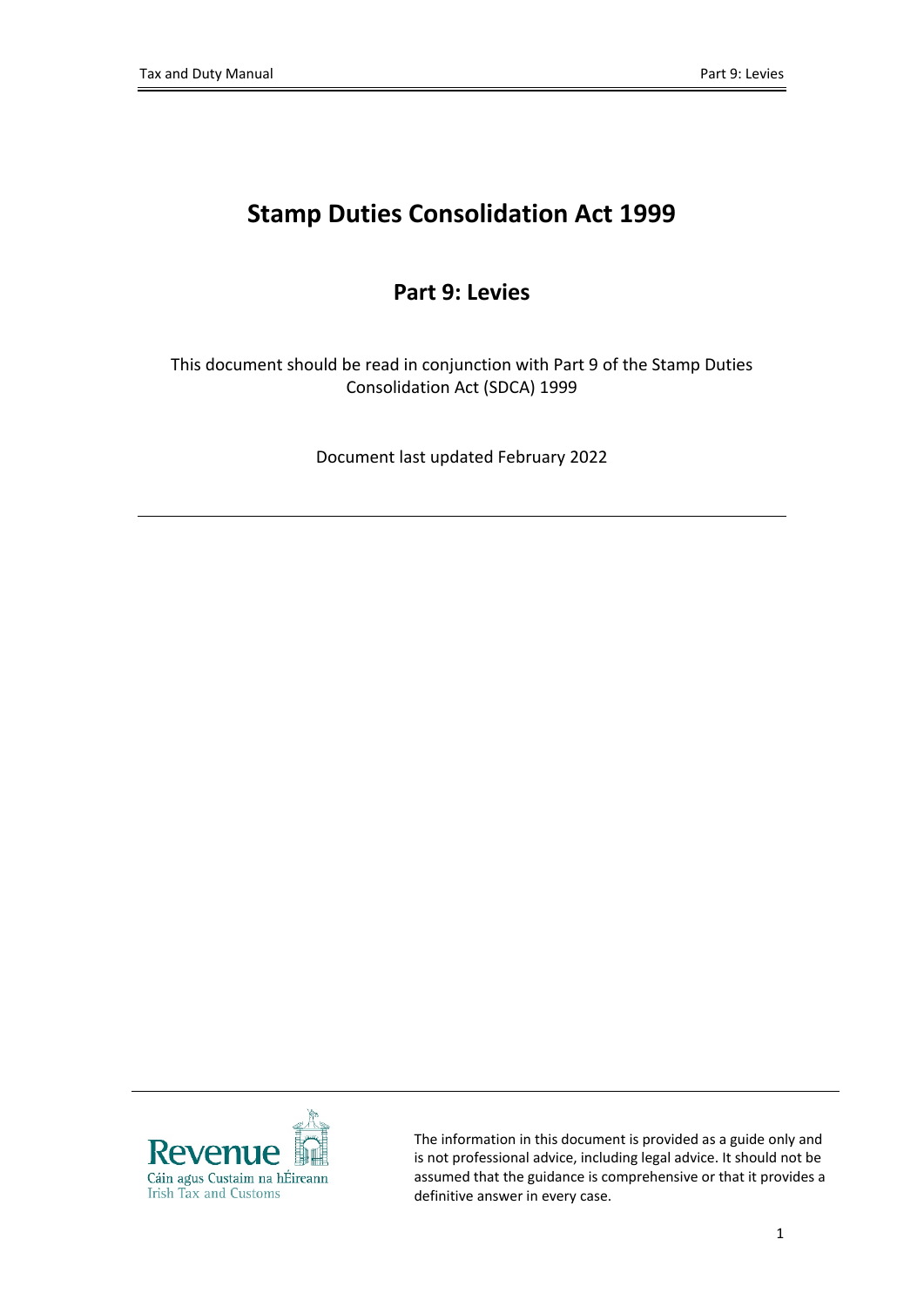#### **Table of Contents**

|    | 2. Section 123B of the SDCA - Cash, combined and debit cards 3          |  |
|----|-------------------------------------------------------------------------|--|
|    |                                                                         |  |
|    | 4. Section 124B of the SDCA – Certain premiums of life assurance4       |  |
|    |                                                                         |  |
| 6. |                                                                         |  |
|    | 7. Section 126AA of the SDCA - Levy on certain financial institutions 5 |  |
| 8. | Section 126C of the SDCA - Surcharge for late filing of return 5        |  |
|    |                                                                         |  |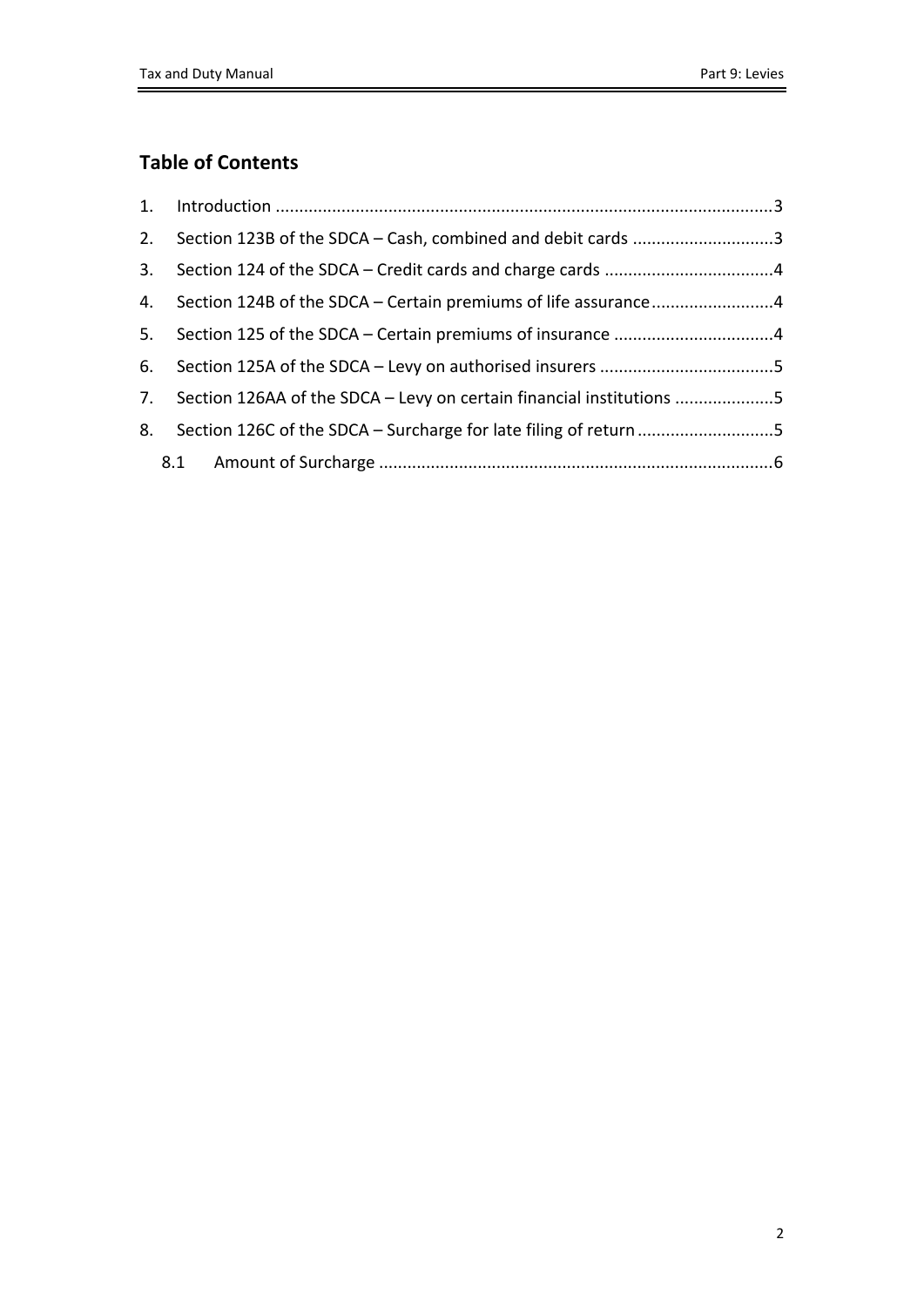### <span id="page-2-0"></span>1. Introduction

Part 9 of the Stamp Duties Consolidation Act (SDCA) 1999 provides for stamp duties to be levied on cash cards, combined cards, debit cards, credit card accounts, charge cards, life assurance premiums and non-life insurance premiums, and for a levy on financial institutions (the "bank levy").

Please also refer to the Guidance Notes for Financial Instituti[on](https://www.revenue.ie/en/tax-professionals/documents/notes-for-guidance/financial-institutions/stamp-duty-financial-cards.pdf)s **[Stamp](https://www.revenue.ie/en/tax-professionals/documents/notes-for-guidance/financial-institutions/stamp-duty-financial-cards.pdf) [Duty](https://www.revenue.ie/en/tax-professionals/documents/notes-for-guidance/financial-institutions/stamp-duty-financial-cards.pdf) on** [Financial](https://www.revenue.ie/en/tax-professionals/documents/notes-for-guidance/financial-institutions/stamp-duty-financial-cards.pdf) [Cards.](https://www.revenue.ie/en/tax-professionals/documents/notes-for-guidance/financial-institutions/stamp-duty-financial-cards.pdf)

### <span id="page-2-1"></span>2. Section 123B of the SDCA – Cash, combined and debit cards

Section 123B provides for the following stamp duty charges on cash withdrawals with effect from 01 January 2016:

| Type of card                                          | Charge                                                                                               |
|-------------------------------------------------------|------------------------------------------------------------------------------------------------------|
| Cash (ATM) card                                       | €0.12 for each cash withdrawal from<br>an ATM in the State subject to a<br>maximum charge of €2.50   |
| Combined Cash/Debit card (only cash<br>function used) | €0.12 for each cash withdrawal from<br>an ATM in the State subject to a<br>maximum charge of $£2.50$ |
| Combined Cash/Debit card (both<br>functions used)     | €0.12 for each cash withdrawal from<br>an ATM in the State subject to a<br>maximum charge of €5.00   |

Prior to 2016, a flat rate stamp duty was charged at the rate of  $\epsilon$ 2.50 in the case of cash cards, debit cards and combined cards where only one function (cash or debit) was used during the year. In the case of combined cards, stamp duty of €5.00 applied where both functions were used during the year.

Section 82 of the Finance Act 2013 amended section 123B to provide for an exemption from the stamp duty charge for a cash card, a debit card or a combined card issued in respect of a Basic Payment Account.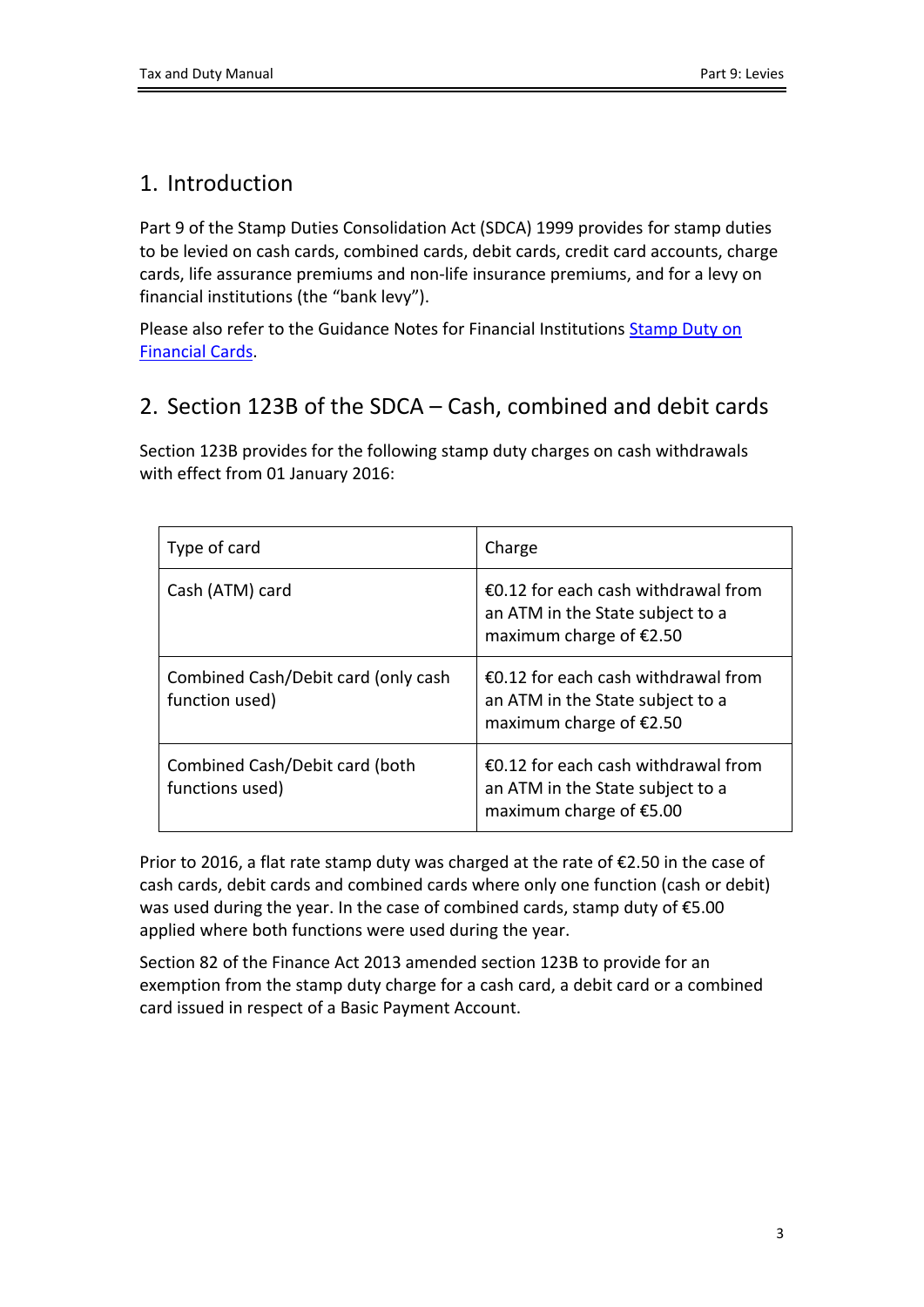### <span id="page-3-0"></span>3. Section 124 of the SDCA – Credit cards and charge cards

Section 124 provides for the following stamp duty charges on credit cards and charge cards:

| Type of card | Charge |
|--------------|--------|
| Credit card  | €30    |
| Charge card  | €30    |

## <span id="page-3-1"></span>4. Section 124B of the SDCA – Certain premiums of life assurance

Section 124B provides for a levy of 1% on life assurance premiums. For each quarter, commencing with the quarter ending on 30 September 2009, an insurer must deliver to the Revenue Commissioners a statement showing the assessable amount for the insurer for the quarter. The statement must be accompanied by the amount of stamp duty payable.

The assessable amount for the quarter ending 30 September 2009 is the amount of premiums received by the insurer on or after 1 August 2009 for contracts of assurance, whenever entered into by an insurer.

For subsequent quarters, the assessable amount is the amount received by the insurer for contracts of assurance, whenever entered into by an insurer.

Pensions and reinsurances businesses are excluded from the levy.

### <span id="page-3-2"></span>5. Section 125 of the SDCA – Certain premiums of insurance

Section 125 provides for a stamp duty of 3% on the gross amount received by an insurer in respect of certain non-life insurance premiums. The exceptions are reinsurance, voluntary health insurance, marine, aviation and transit insurance, export credit insurance and certain dental insurance contracts.

An insurer must deliver a quarterly statement showing the assessable amount to Revenue. The statement must be accompanied by the amount of stamp duty payable.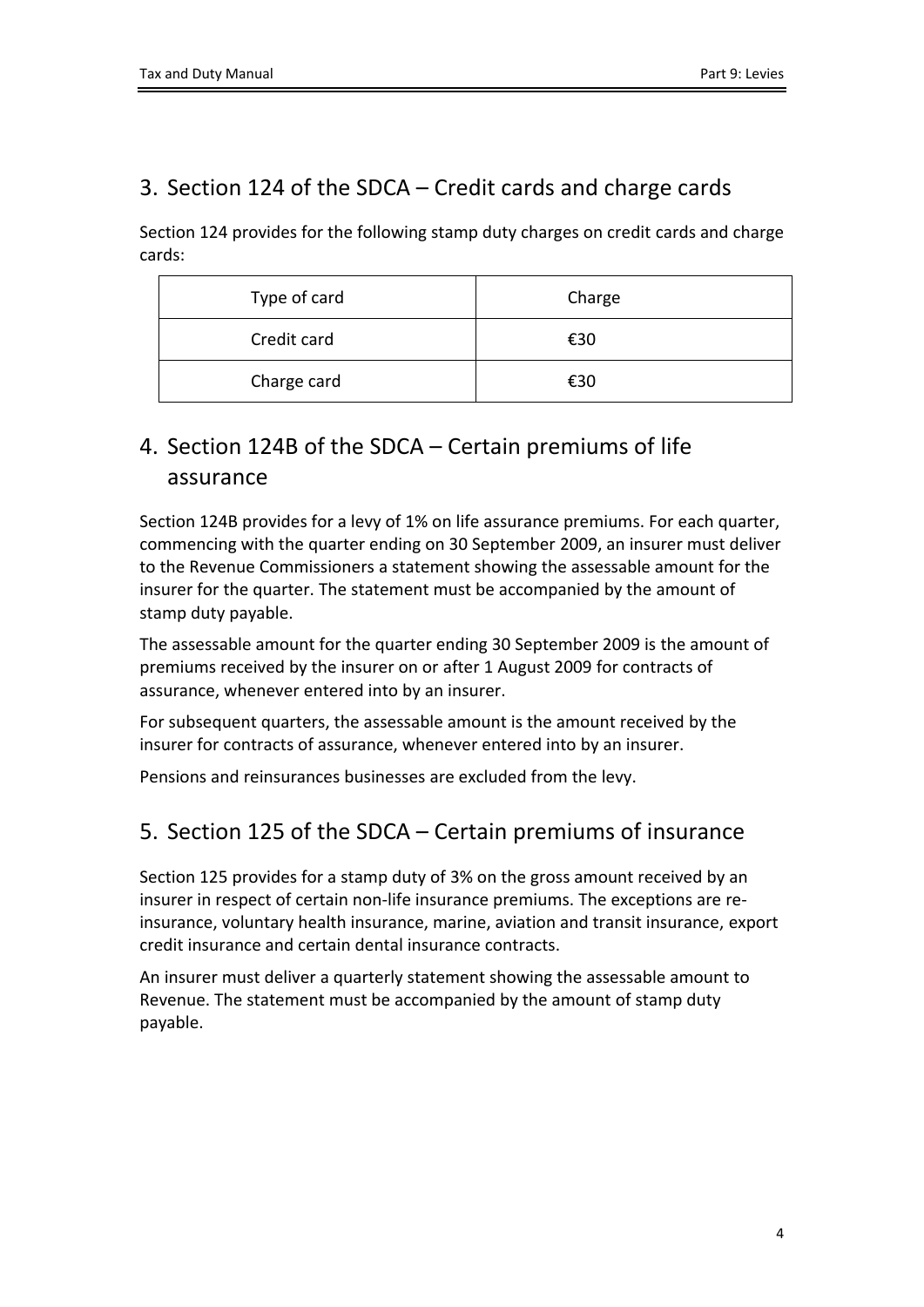### <span id="page-4-0"></span>6. Section 125A of the SDCA – Levy on authorised insurers

Section 125A provides for a levy on health insurers in respect of health insurance contracts in the context of risk equalisation in relation to the health insurance industry. The manual - [Section](https://www.revenue.ie/en/tax-professionals/tdm/stamp-duty/stamp-duty-manual/part-09-levies/section-125A-health-insurance-levy.pdf) [125A:](https://www.revenue.ie/en/tax-professionals/tdm/stamp-duty/stamp-duty-manual/part-09-levies/section-125A-health-insurance-levy.pdf) [Levy](https://www.revenue.ie/en/tax-professionals/tdm/stamp-duty/stamp-duty-manual/part-09-levies/section-125A-health-insurance-levy.pdf) [on](https://www.revenue.ie/en/tax-professionals/tdm/stamp-duty/stamp-duty-manual/part-09-levies/section-125A-health-insurance-levy.pdf) [authorised](https://www.revenue.ie/en/tax-professionals/tdm/stamp-duty/stamp-duty-manual/part-09-levies/section-125A-health-insurance-levy.pdf) [insurers](https://www.revenue.ie/en/tax-professionals/tdm/stamp-duty/stamp-duty-manual/part-09-levies/section-125A-health-insurance-levy.pdf) – Is available in the Stamp Duty Manual.

# <span id="page-4-1"></span>7. Section 126AA of the SDCA – Levy on certain financial institutions

Section 126AA of the SDCA provides for a levy on certain financial institutions (known as the bank levy). The manual – [Section](https://www.revenue.ie/en/tax-professionals/tdm/stamp-duty/stamp-duty-manual/part-09-levies/section-126AA-bank-levy.pdf) [126AA:](https://www.revenue.ie/en/tax-professionals/tdm/stamp-duty/stamp-duty-manual/part-09-levies/section-126AA-bank-levy.pdf) [Further](https://www.revenue.ie/en/tax-professionals/tdm/stamp-duty/stamp-duty-manual/part-09-levies/section-126AA-bank-levy.pdf) [levy](https://www.revenue.ie/en/tax-professionals/tdm/stamp-duty/stamp-duty-manual/part-09-levies/section-126AA-bank-levy.pdf) [on](https://www.revenue.ie/en/tax-professionals/tdm/stamp-duty/stamp-duty-manual/part-09-levies/section-126AA-bank-levy.pdf) [certain](https://www.revenue.ie/en/tax-professionals/tdm/stamp-duty/stamp-duty-manual/part-09-levies/section-126AA-bank-levy.pdf) [financial](https://www.revenue.ie/en/tax-professionals/tdm/stamp-duty/stamp-duty-manual/part-09-levies/section-126AA-bank-levy.pdf) [institutions](https://www.revenue.ie/en/tax-professionals/tdm/stamp-duty/stamp-duty-manual/part-09-levies/section-126AA-bank-levy.pdf) – is available in the Stamp Duty Manual.

### <span id="page-4-2"></span>8. Section 126C of the SDCA – Surcharge for late filing of return

Section 126C of the SDCA provides for a surcharge to be applied for the late filing of a return. The provision was introduced by the Finance Act 2021 and came into operation on 1 January 2022. The section applies to a "relevant person", meaning a person that is required to deliver a statement to Revenue under section 123B, 123C, 123D, 124, 124A, 124B, 125 or 125C of the SDCA.

For the purposes of the section, a relevant person will be deemed to have failed to have delivered a statement by the due date where:

- The relevant person (or a person acting on their behalf) files an incorrect statement either deliberately or carelessly on or before the due date, unless the error is corrected on or before that date.
- The relevant person (or a person acting on their behalf) files an incorrect statement on or before the due date, but does so neither deliberately nor carelessly, and it comes to that person's notice that it is incorrect, unless the error in the statement is corrected without unreasonable delay.
- The relevant person (or a person acting on their behalf) files a statement on or before the due date, but Revenue is dissatisfied with any information in the statement and make a written request to that person to deliver a statement or evidence (or further statement or evidence), unless the person delivers the statement or evidence (or further statement or evidence), within the time specified in the notice.